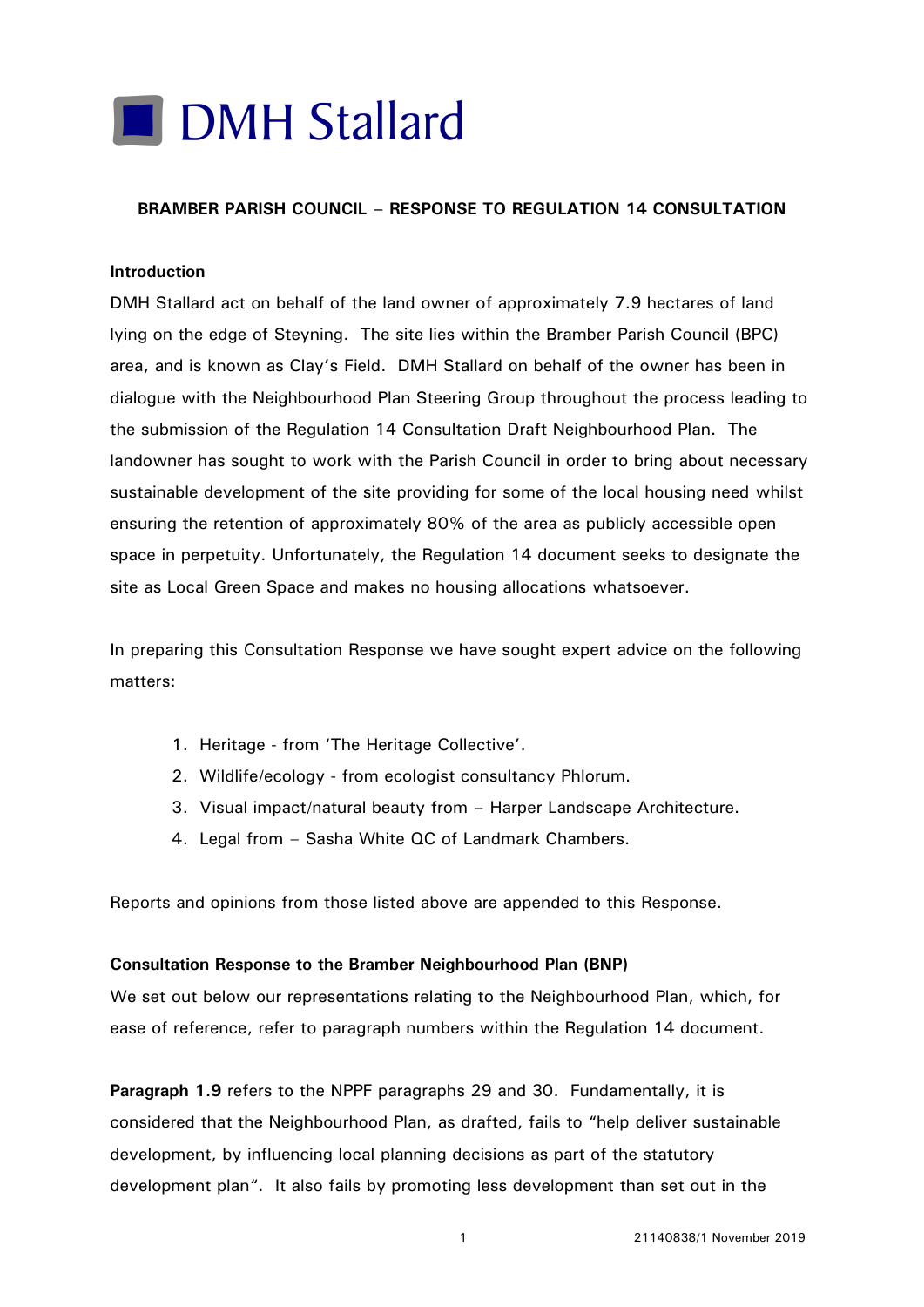# **DMH Stallard**

strategic policies for the area and therefore undermines those strategic policies, given that once the Neighbourhood Plan has been brought into force, the policies contained within it take precedence over existing non-strategic policies in the Local Plan. There is clear conflict in that if the Clay's Field site were to be designated a Local Green Space (LGS) then development for housing or any other use would be resisted in principle.

**Paragraph 1.14** includes a table setting out the Horsham District Planning Framework Policies which, crucially, include at Policy 3 a hierarchy of towns and villages where both Bramber/Upper Beeding and Steyning are classified as Tier 2 Settlements "Small Town/Large Village".

The commentary under Policy 4 indicates there is little remaining land beyond the build up area of Bramber which is not within the South Downs National Park Authority, however, the land at Clay's Field is such an area of land.

Policy 15 requires the provision of at least 1,500 homes to be allocated through neighbourhood planning development in accordance with the settlement hierarchy. It is submitted that development within the Bramber Parish Council area should come forward to assist in meeting the overall target. It is relevant to note that a recent appeal decision (Ref: PP/Z3825/W/19/3227192 - Land north of Sandy Lane, Henfield, October 7<sup>th</sup> 2019 following a Public Inquiry), concluded that;

'… 225 dwellings should be discounted from the Council's figures from the North of Horsham site, 94 from windfalls and 147 from neighbourhood planning. This results in a supply of 4038 dwellings, amounting to a deficit of 162 dwellings below the 5-year requirement of 4200 dwellings. I therefore conclude that for the purposes of this appeal the Council has a 4.8 year supply of deliverable housing sites. Given that a five-year supply of deliverable housing sites has not been demonstrated, paragraph 11(d) of the Framework is applicable.' (para39). Consequently, the 1,500 target for housing via Neighbourhood Plans is not currently being delivered and as result the plans currently under consideration should be providing some contribution to the overall need for housing across the District.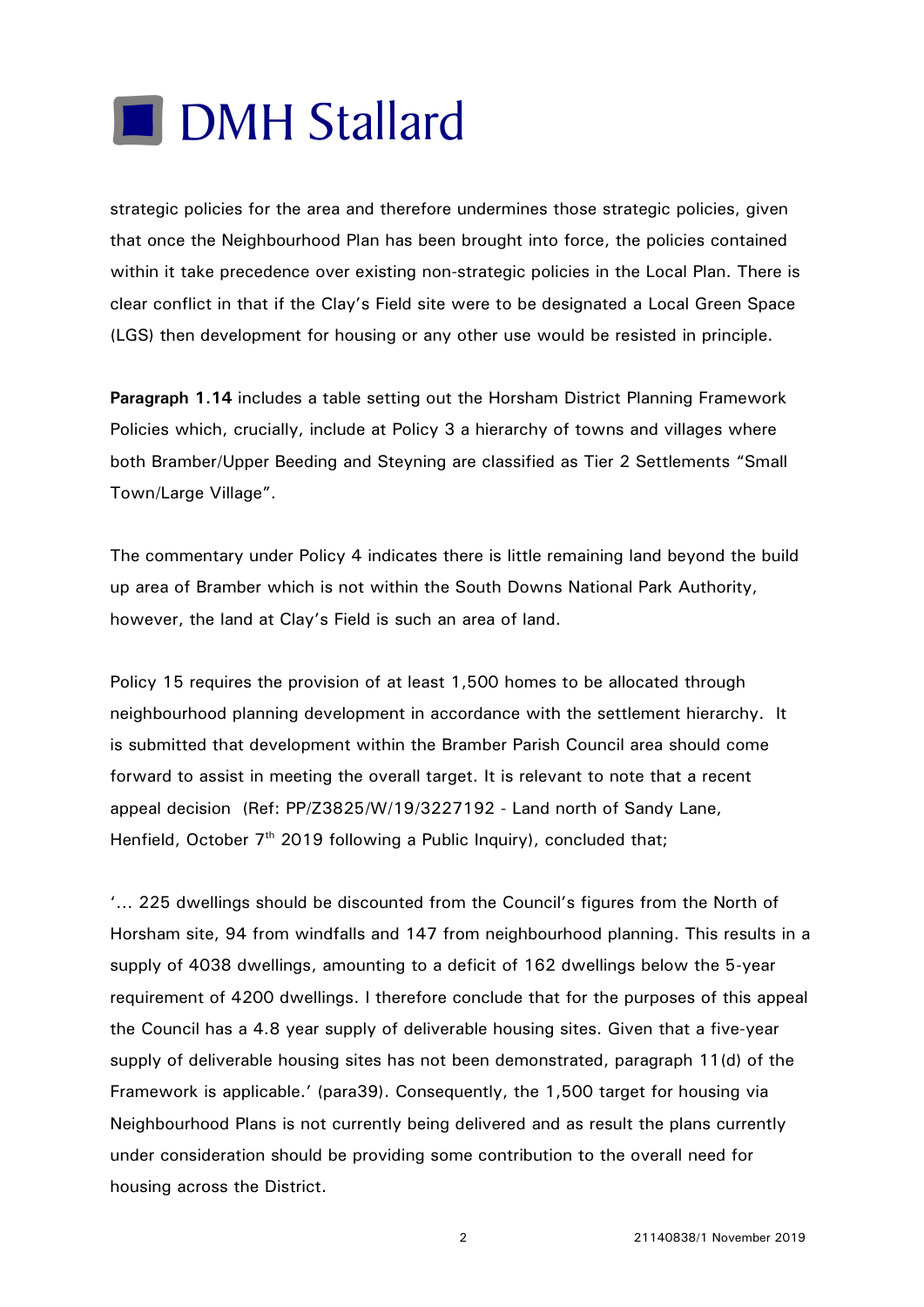

Policy 16 supports schemes which meet local housing need. Development at Clay's Field would assist in meeting open market and affordable housing need in the locality.

Policy 25 seeks to maintain settlement separation. This matter will be referred to later, however, the development of part of the Clay's Field site would have no material impact on settlement separation.

**Paragraph 2.6** highlights the profile of the community and the need for additional housing, particularly the final bullet point which accepts that there are "few opportunities for rented properties, either social or private when compared to the wider area".

**Paragraph 3.1** highlights the challenges facing the Parish, and it is noteworthy that amongst those are:

- Meeting the demands of an ageing population in terms of providing homes that are suited to their needs, and
- Providing homes in the Parish that are financially accessible to young people, especially young families and those stepping on to the property ladder for the first time.

**Paragraph 3.2** sets out the vision for the Parish, however, the current neighbourhood plan fails to meet the final paragraph which is to provide modest growth in housing numbers across the Parish through the provision of new homes.

**Paragraph 3.3** - Objective 4 – This seeks to plan for additional housing, however, no additional housing is proposed within the Regulation 14 Neighbourhood Plan.

**Chapter 5** of the Plan sets out the housing requirement concluding that 56 dwellings should be delivered during the period until 2031. The chapter goes on to conclude that no sites should be allocated for housing but an early review of the Plan should take place.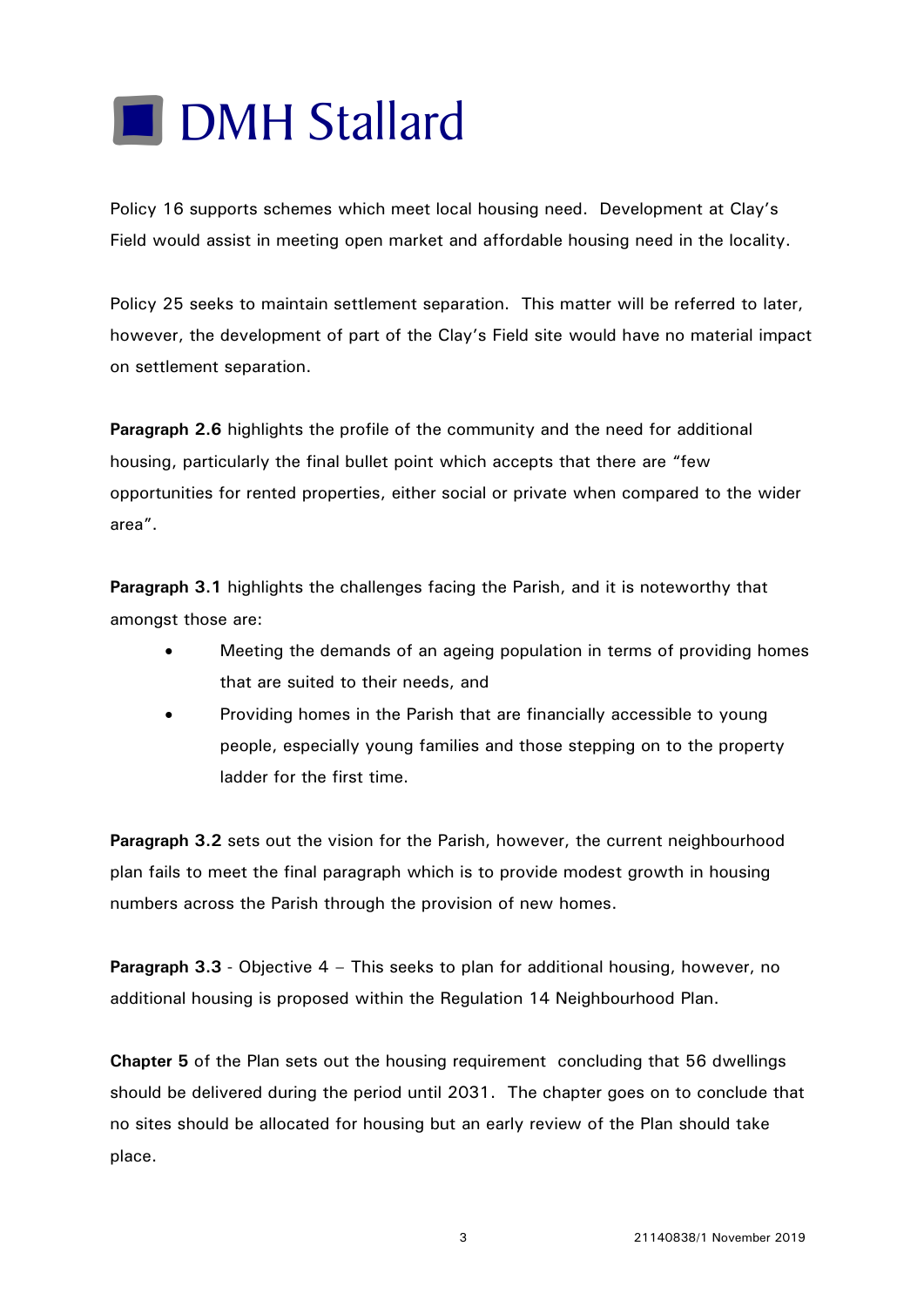

**Policy B7** seeks to designate Clay's Field as Local Green Space. It is noteworthy that if such a designation were to be made then the development of any part of the land would be unlikely to come forward detailed analysis of how the Clay's Field site would be able to meet the designation criteria set out in paragraph 100 of NPPF set out below and within the appended documents.

It is noteworthy that the land proposed for allocation seems to have been drawn up in a manner to preclude the development of our client's land rather than being based genuinely on the character of the area. In this regard, it is relevant to note that the land to the south east and south west of the site is not sought to be designated as Local Green Space.

**Paragraph 7.19** - The ultimate protection of locally significant views. Views 11, 12 and 13 relate to views from Clay's Field. Further comment is made within the appended Consultant Report by Harper Landscape. However, in summary, the views from Clay's Field would be protected given that approximately 80% of the site would be retained as open space, and therefore, views to the east, west and south would be retained. The chosen views are from private land and the views would be equally available from within the retained open space (further south). Views from Castle Hill are filtered by the bank and intervening landscaping. It is planned to allow access and thus views, to the south from the east and west of Castle Hill as part of any development proposal. It is interesting to note that no significant views as set out in Policy B9 relate to views towards Clay's Field from any surrounding vantage point.

**Paragraph 8.7** - This refers to major development making contributions towards the financing of expanded services, however, no such major development proposals are proposed within the Neighbourhood Plan.

**Policy B10** refers to encouraging sustainable movement including the permeability of the road networks and non car users between Bramber and Steyning, such benefits are only likely to be realised via housing development at Clay's Field.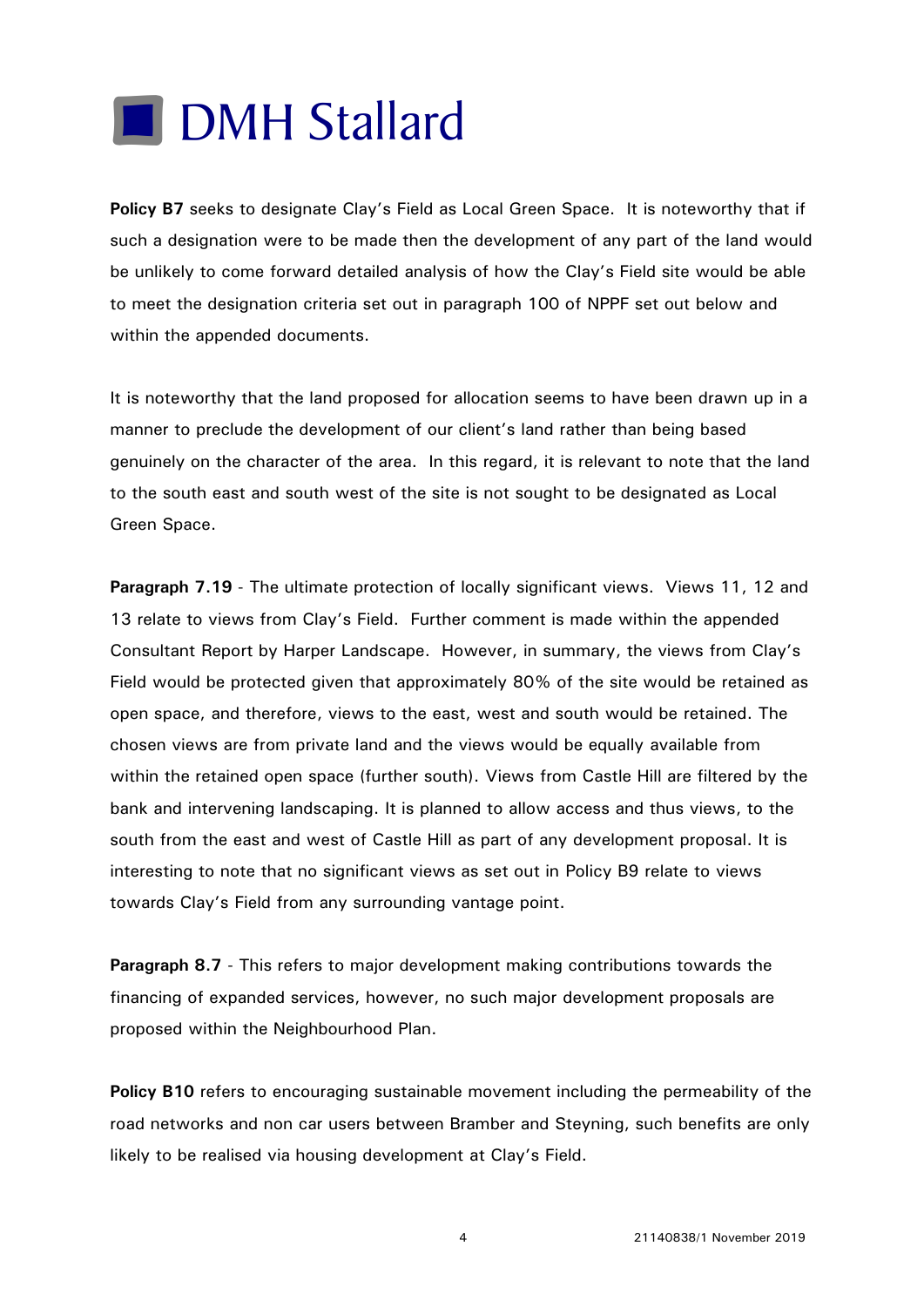

### **Appendices:**

The policies map and inset policies map indicate the location of strategic views. Those viewpoints are disingenuous and focussed upon views from the northern section of the Clay's Field site when similar views are available from further south within the Clay's Field site.

### Appendix A – Site Assessments

At the end of the heading Existing/Previous Use it is important to note that residents' use is at the discretion of "owner".

Under Site Planning History the HDC SHEELA assessment of the site indicated that the land was "not currently developable", however, that document failed to take a "policy off" approach and representations have been made to Horsham District Council in that regard. Furthermore, the Panning Application referred to is considered irrelevant in the context of the suitability of the site for residential development.

The section considering how development of the site would relate to the surrounding uses is considered further in the Appendix documents on Landscape, Heritage and Wildlife. However, in summary, the development of 20% of the overall site for residential development would protect the individual identity of Steyning and Bramber, provide much needed housing, retain the rural parkland across 80% of the site, enhance biodiversity and wildlife habitat, whilst allowing public access across the site including links to Castle Lane.

Under the heading Access/Highway Network the works to Castle Lane to enable vehicular and pedestrian access would not necessarily lead to any significant "urbanisation" of the lane but would provide a dedicated pedestrian link. The works would not impact on the historic value of the track. When walking along Castle Lane to the east the road is a suburban route with residential dwellings on both sides, similarly to the west Castle Lane contains residential development to both the north and south sides of the road and, therefore, the impact of development to the south of Castle Lane at Clay's Field would not impact on users of the route or upon any heritage asset.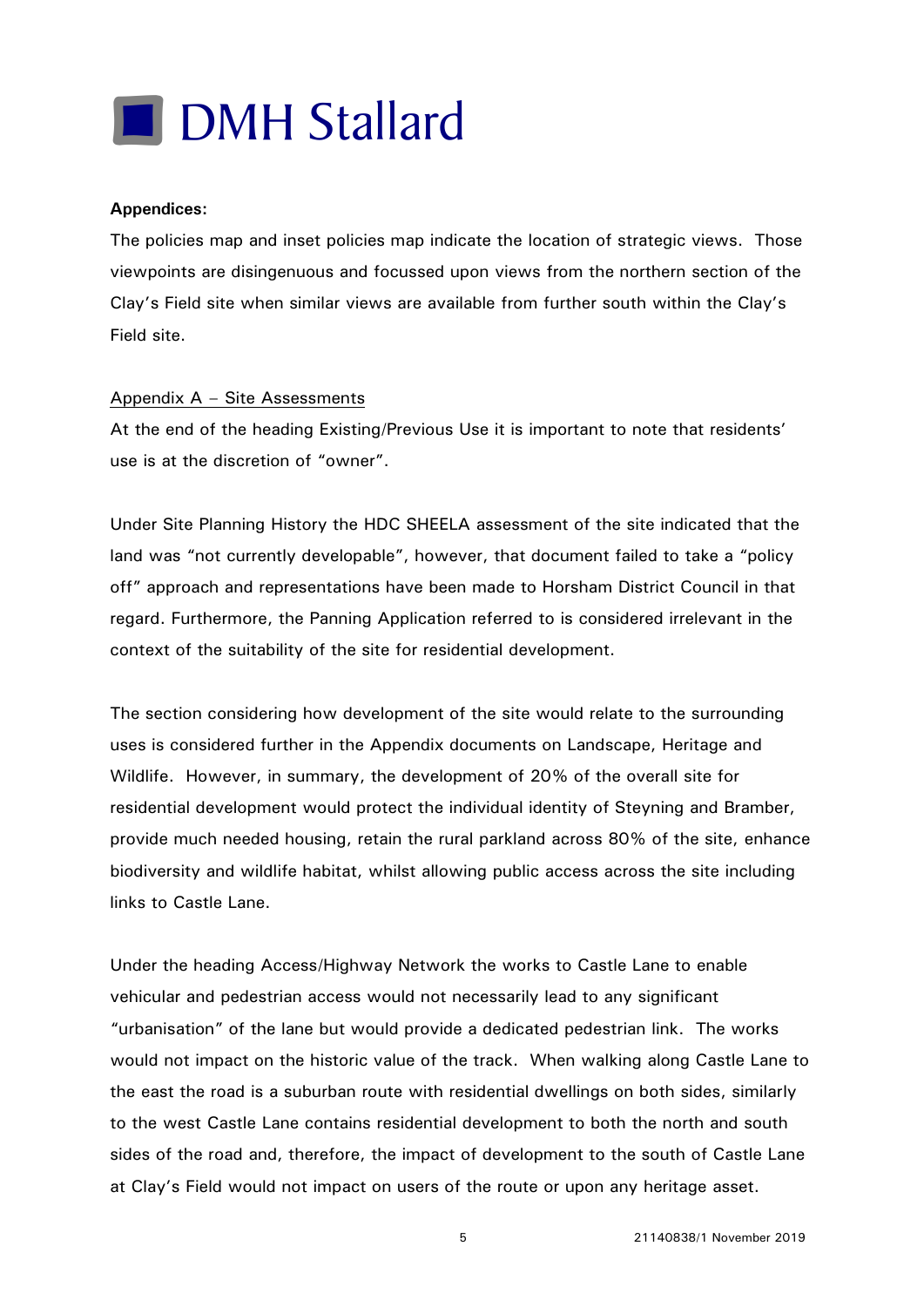

Record of Protected Species Habitats – this refers to 88 species in Bramber as a whole, but no specific reference to the Clay's Field site. Again 80% of the land would be retained including the most biodiverse area around the lake. Development of the northern section would enable mitigation within the retained land and enhanced habitat.

### Landscape Impact

The 2014 Landscape Impact Study appears to have considered the Clay's Field site as a whole rather than a small part of it. The evidence appended to this Response from Landscape Consultants concludes that it is unlikely that the Site would pass the NPPF Paragraph 100 test for Local Green Space as being demonstrably special to the local community in terms of beauty and tranquillity.

### Traffic generation

There is no indication that the local highway network would be impacted by a modest development, or that local amenities would be significantly harmed through additional vehicular movements. A dedicated pedestrian route would ensure pedestrian safety.

## Appendix B – Local Green Spaces

It is important to note that:

- 1. The site forms part of an agricultural holding, the character of which could change drastically at the owner's behest. Accessibility for members of the public is entirely at the owner's discretion (save for the public footpath across in the south western corner of the site).
- 2. The site is surrounded by housing and roads on three sides and on a fourth, east, by the village bypass. In terms of tranquillity the area is heavily influenced by the surrounding residential development and by noise and activity from major roads and housing.